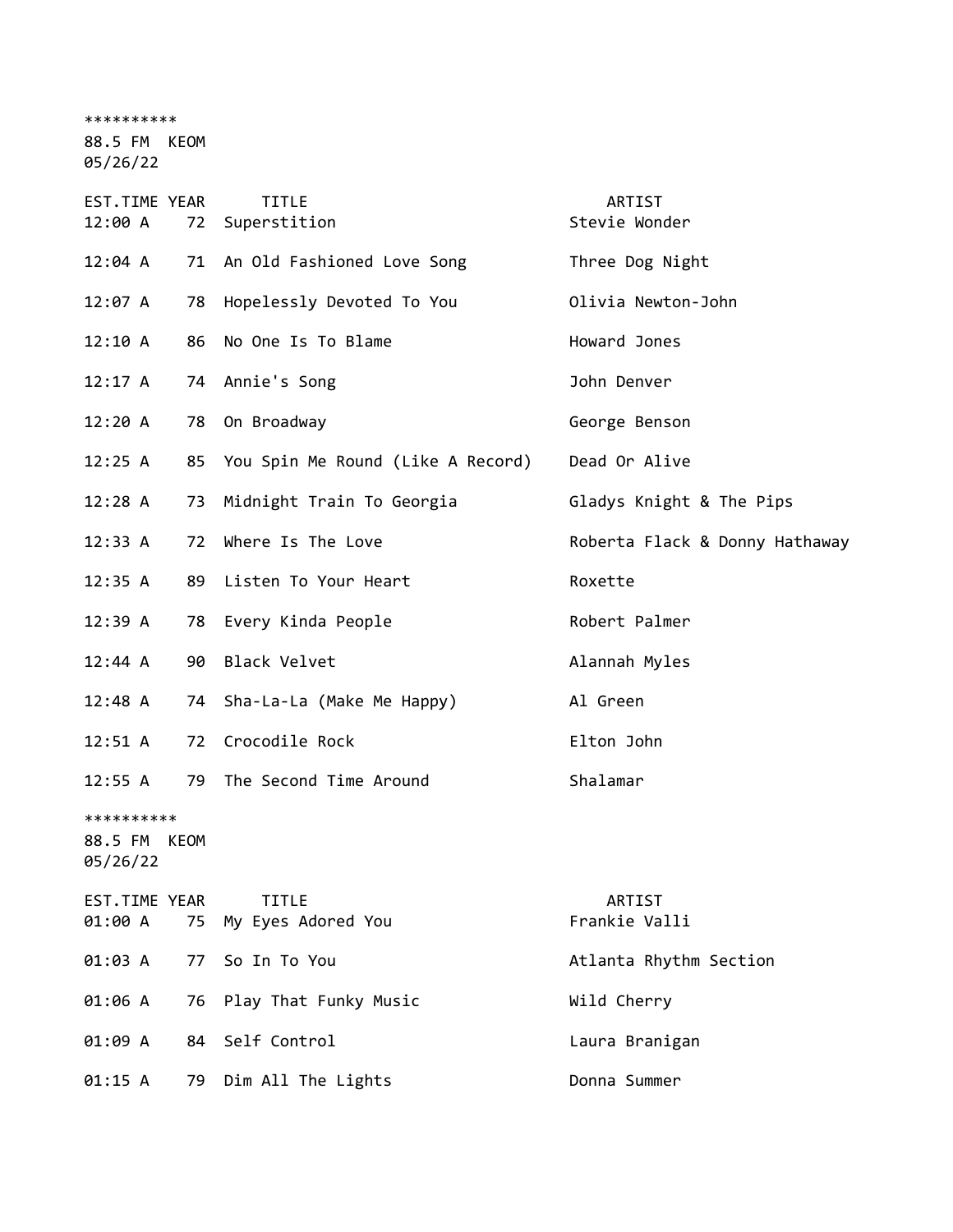| 01:19 A                                |    | 76 Sing A Song                                     | Earth, Wind & Fire     |
|----------------------------------------|----|----------------------------------------------------|------------------------|
| 01:22 A                                |    | The Break Up Song (They Don't Write Greg Kihn Band |                        |
| 01:25 A                                | 90 | Impulsive                                          | Wilson Phillips        |
| 01:29 A                                |    | 72 Heart Of Gold                                   | Neil Young             |
| 01:32 A                                |    | 73 Ain't No Woman (Like The One I've G Four Tops   |                        |
| 01:35 A                                | 89 | Miss You Much                                      | Janet Jackson          |
| 01:38 A                                |    | 72 Diary                                           | <b>Bread</b>           |
| 01:43 A                                |    | What A Girl Wants                                  | Christina Aguilera     |
| 01:46 A                                |    | 75 Old Days                                        | Chicago                |
| 01:50 A                                | 77 | Baby Come Back                                     | Player                 |
| 01:53 A                                |    | Dancin' Shoes                                      | Nigel Olsson           |
| 01:58 A                                |    | 76 Lonely Night (Angel Face)                       | Captain & Tennille     |
| **********<br>88.5 FM KEOM<br>05/26/22 |    |                                                    |                        |
| EST.TIME YEAR<br>02:01 A               |    | <b>TITLE</b><br>71 All I Ever Need Is You          | ARTIST<br>Sonny & Cher |
| 02:03 A                                |    | 74 When Will I See You Again                       | Three Degrees          |
| 02:06 A                                | 80 | I Can't Tell You Why                               | Eagles                 |
| 02:11 A                                | 78 | Forever In Blue Jeans                              | Neil Diamond           |
| 02:16 A                                | 76 | Fooled Around And Fell In Love                     | Elvin Bishop           |
| 02:18 A                                | 77 | Brick House                                        | Commodores             |
| 02:22 A                                | 84 | The Longest Time                                   | Billy Joel             |
| 02:25 A                                | 98 | Time After Time                                    | INOJ                   |
| 02:29 A                                | 77 | Sometimes When We Touch                            | Dan Hill               |
| 02:32 A                                | 74 | Eres Tu                                            | Mocedades              |
| 02:36 A                                | 86 | Human                                              | Human League           |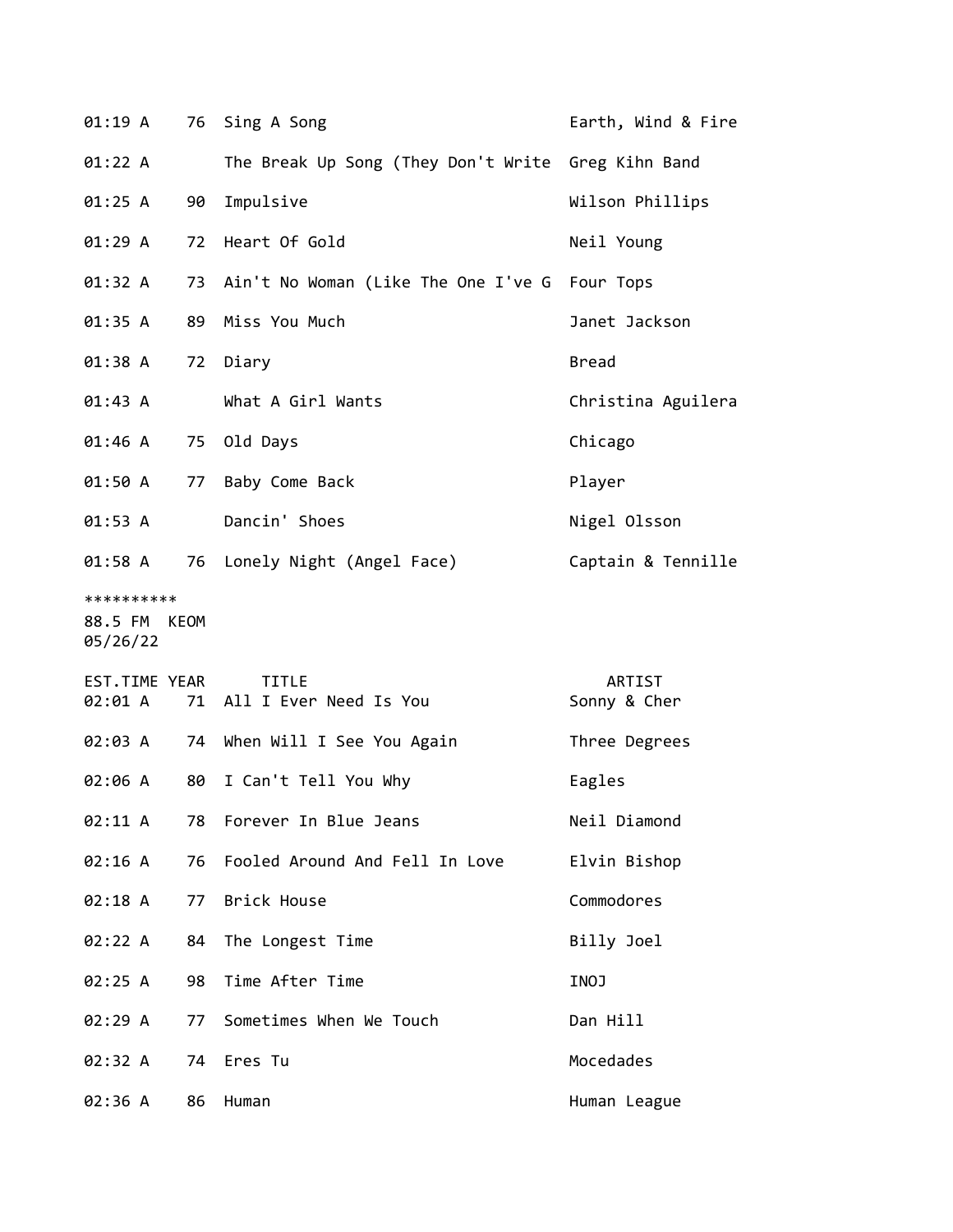| 02:40 A                                | 72 | Do You Want To Dance                | Bette Midler             |
|----------------------------------------|----|-------------------------------------|--------------------------|
| 02:44 A                                |    | (Can't Live Without Your) Love And  | Nelson                   |
| 02:48 A                                | 77 | Dance, Dance, Dance (Yowsah, Yowsah | Chic                     |
| 02:51 A                                | 78 | It's A Heartache                    | Bonnie Tyler             |
| 02:55 A                                |    | Lead Me On                          | Maxine Nightingale       |
| 02:59 A                                |    | 75 Get Down Tonight                 | KC & The Sunshine Band   |
| **********<br>88.5 FM KEOM<br>05/26/22 |    |                                     |                          |
| EST.TIME YEAR<br>03:02 A               | 78 | <b>TITLE</b><br>Lay Down Sally      | ARTIST<br>Eric Clapton   |
| 03:05 A                                | 78 | Night Fever                         | Bee Gees                 |
| 03:09 A                                |    | Don't Stop The Music                | Yarborough & Peoples     |
| 03:14 A                                | 92 | Masterpiece                         | Atlantic Starr           |
| 03:19 A                                |    | Tryin' To Love Two                  | William Bell             |
| 03:22 A                                | 80 | One Fine Day                        | Carole King              |
| 03:24 A                                | 75 | Sky High                            | Jigsaw                   |
| 03:27 A                                | 87 | Don't Shead A Tear                  | Paul Carrack             |
| 03:30 A                                | 75 | Have You Never Been Mellow          | Olivia Newton-John       |
| 03:34 A                                |    | Piece Of My Heart                   | Tara Kemp                |
| 03:37 A                                | 87 | With Or Without You                 | U <sub>2</sub>           |
| 03:42 A                                | 72 | Pieces Of April                     | Three Dog Night          |
| 03:47 A                                | 91 | Right Here, Right Now               | Jesus Jones              |
| 03:49 A                                | 70 | If I Were Your Woman                | Gladys Knight & The Pips |
| 03:53 A                                |    | American Pie                        | Don McLean               |
| 03:58 A                                | 84 | Wake Me Up Before You Go-Go         | Wham!                    |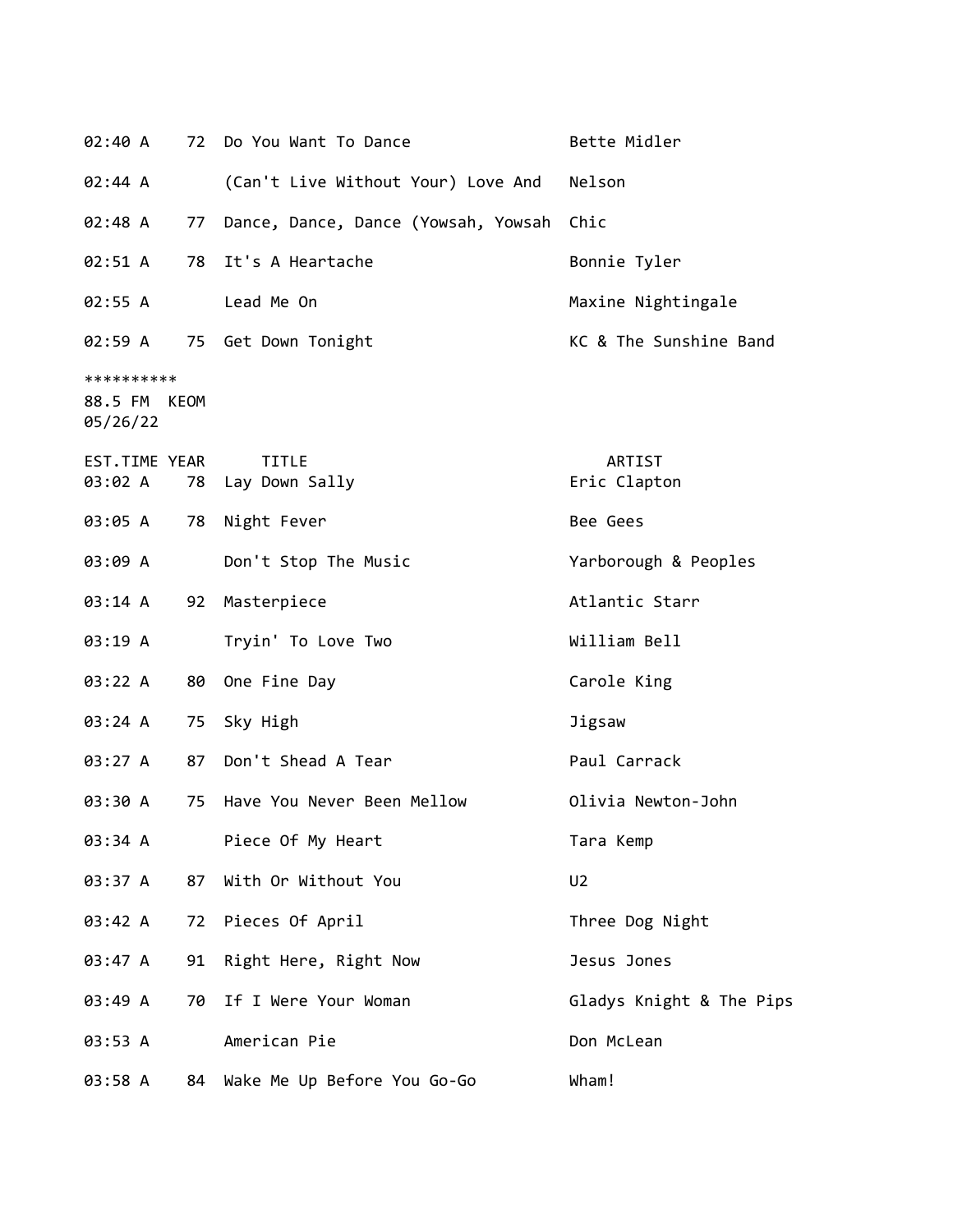\*\*\*\*\*\*\*\*\*\*

88.5 FM KEOM

05/26/22

| EST.TIME YEAR<br>04:01 A          | 70   | <b>TITLE</b><br>Hitchin' A Ride      | ARTIST<br>Vanity Fare           |
|-----------------------------------|------|--------------------------------------|---------------------------------|
| 04:05 A                           |      | 78 You Needed Me                     | Anne Murray                     |
| 04:08 A                           | 80   | Pilot Of The Airwaves                | Charlie Dore                    |
| 04:11 A                           | 87   | Every Little Kiss                    | Bruce Hornsby & The Range       |
| 04:17 A                           |      | 84 Easy Lover                        | Phillip Bailey [+] Phil Collins |
| 04:22 A                           | 90   | The Way You Do The Things You Do     | <b>UB40</b>                     |
| 04:25 A                           | 77   | I Like Dreamin'                      | Kenny Nolan                     |
| 04:28 A                           | 77   | Looks Like We Made It                | Barry Manilow                   |
| 04:32 A                           | 77   | (Every Time I Turn Around) Back In   | L.T.D.                          |
| 04:35 A                           | 88   | $1 - 2 - 3$                          | Gloria Estefan                  |
| 04:39 A                           | 81   | Take It On The Run                   | REO Speedwagon                  |
| 04:45 A                           |      | Truly Madly Deeply                   | Savage Garden                   |
| 04:49 A                           | 76   | Summer                               | War                             |
| 04:53 A                           | 74   | Show And Tell                        | Al Wilson                       |
| 04:56 A                           | 79   | Just When I Needed You Most          | Randy Vanwarmer                 |
| **********<br>88.5 FM<br>05/26/22 | KEOM |                                      |                                 |
| EST.TIME YEAR<br>05:01 A          | 75   | <b>TITLE</b><br>Philadelphia Freedom | ARTIST<br>Elton John            |
| 05:06 A                           |      | Never My Love                        | <b>Blue Swede</b>               |
| 05:09 A                           | 70   | Spirit In The Sky                    | Norman Greenbaum                |
| 05:14 A                           |      | To Love You More                     | Celine Dion                     |
| 05:19 A                           |      | Do You Know What I Mean              | Lee Michaels                    |
|                                   |      |                                      |                                 |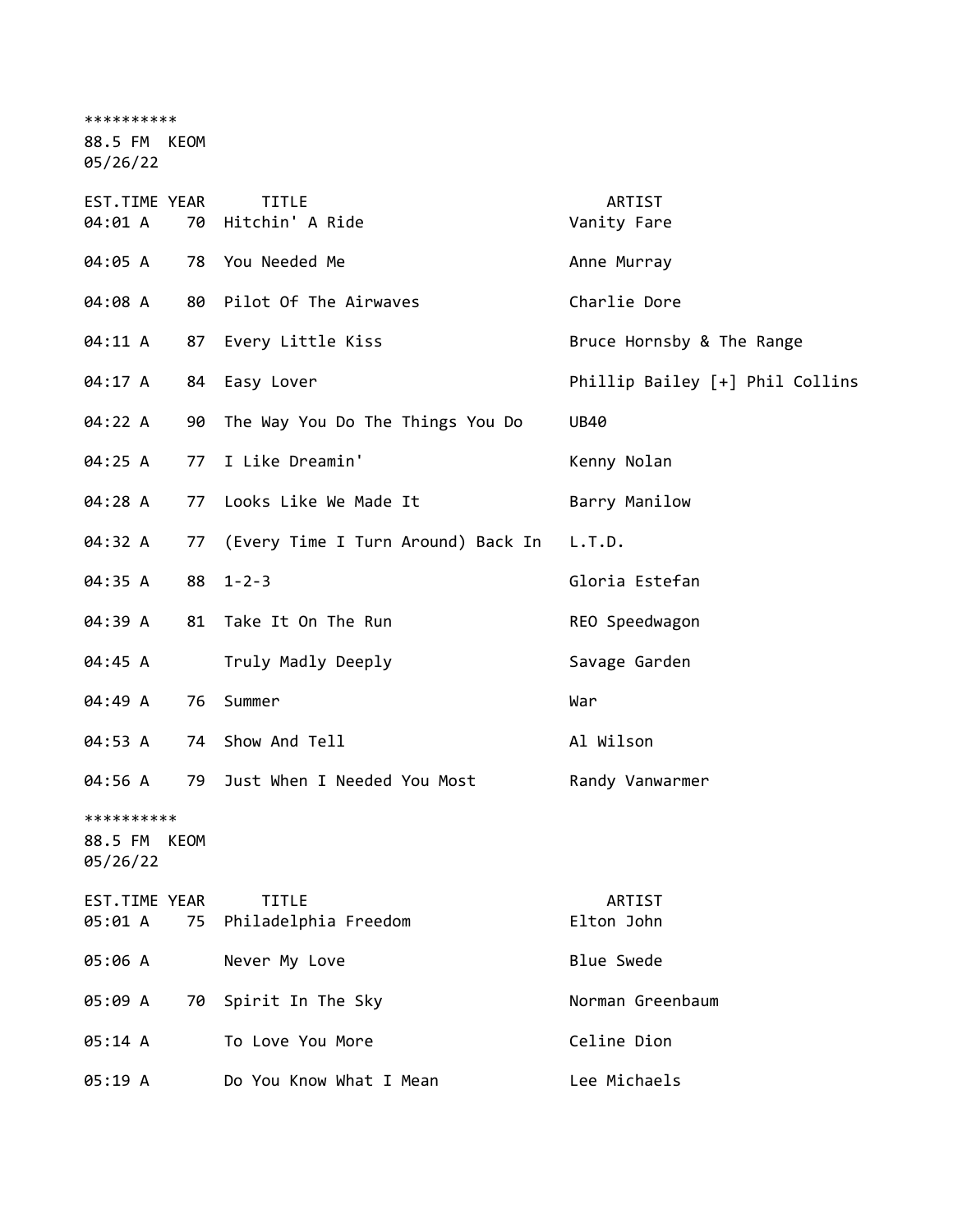| 05:22 A                                |    | 81 Just Once                                                       | Quincy Jones & James Ingram   |
|----------------------------------------|----|--------------------------------------------------------------------|-------------------------------|
| 05:27 A                                |    | 70 The Wonder Of You                                               | Elvis Presley                 |
| 05:29 A                                | 75 | When Will I Be Loved                                               | Linda Ronstadt                |
| 05:31 A                                |    | Waiting For Tonight                                                | Jennifer Lopez                |
| 05:35 A                                |    | 80 Call Me                                                         | Blondie                       |
| 05:39 A                                |    | 72 Peaceful Easy Feeling                                           | Eagles                        |
| 05:45 A                                |    | Wild Night                                                         | John Mellencamp & Me'Shell    |
| Ndegeocello<br>05:48 A                 |    | 70 Gypsy Woman                                                     | Brian Hyland                  |
| 05:51 A                                |    | 76 If You Leave Me Now                                             | Chicago                       |
| 05:54 A                                |    | 76 If You Know What I Mean                                         | Neil Diamond                  |
| 05:59 A                                |    | 78 Last Dance                                                      | Donna Summer                  |
| **********<br>88.5 FM KEOM<br>05/26/22 |    |                                                                    |                               |
|                                        |    |                                                                    |                               |
| EST.TIME YEAR<br>06:02 A               |    | <b>TITLE</b><br>71 I'd Like To Teach The World To Sing New Seekers | ARTIST                        |
| 06:05 A                                |    | 76 I'd Really Love To See You Tonight                              | England Dan & John Ford Coley |
| 06:08 A                                |    | 80 You May Be Right                                                | Billy Joel                    |
| 06:12 A                                |    | 74 Only You (And You Alone)                                        | Ringo Starr                   |
| 06:17 A                                | 71 | How Can You Mend A Broken Heart                                    | Bee Gees                      |
| 06:21 A                                |    | 78 Our Love                                                        | Natalie Cole                  |
| 06:26 A                                |    | 83 If I'd Been The One                                             | .38 Special                   |
| 06:31 A                                | 76 | 50 Ways To Leave Your Lover                                        | Paul Simon                    |
| 06:34 A                                | 72 | Doctor My Eyes                                                     | Jackson Browne                |
| 06:38 A                                |    | 85 Freeway Of Love                                                 | Aretha Franklin               |
| 06:45 A<br>McKnight                    | 93 | Love Is                                                            | Vanessa Williams & Brian      |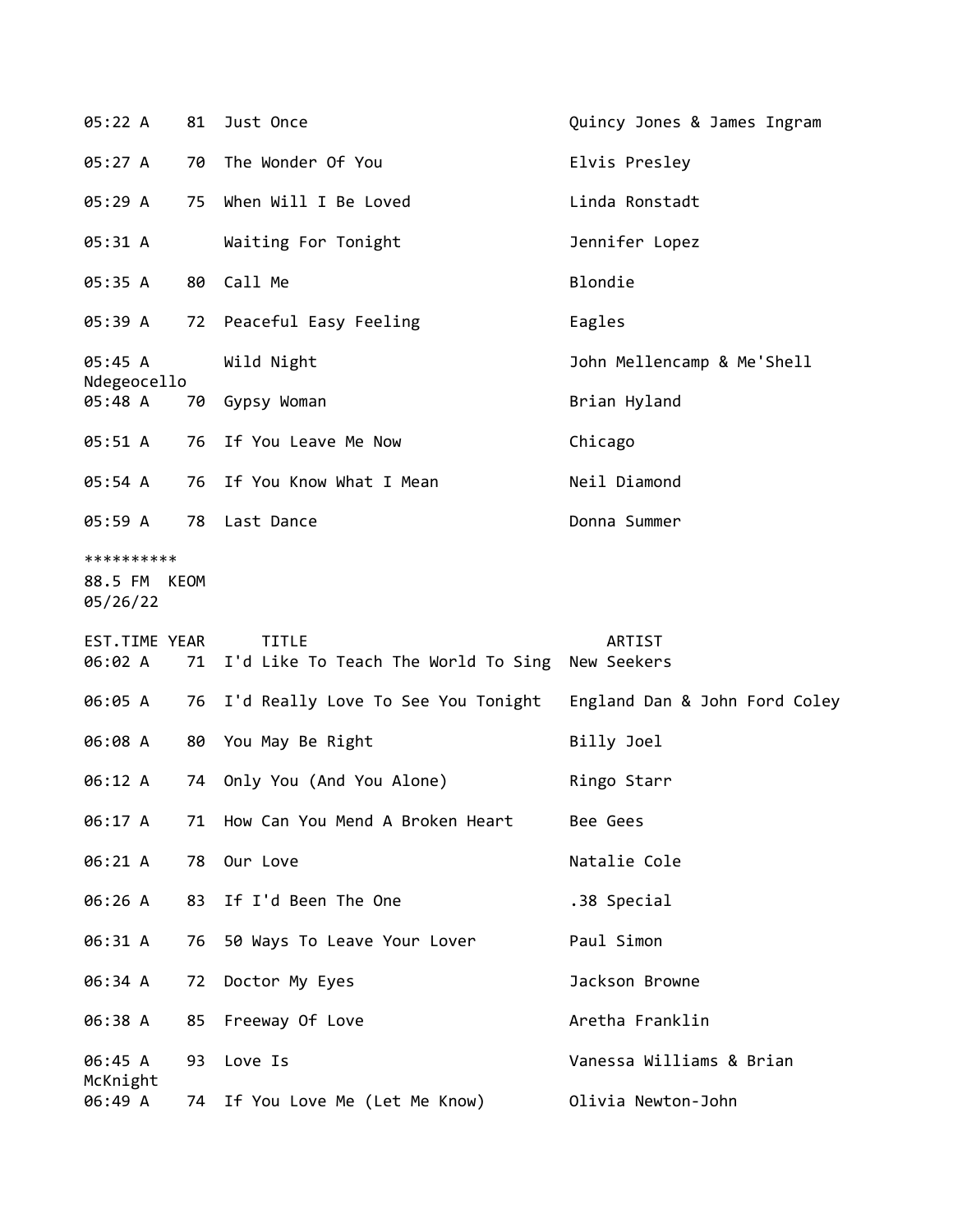06:52 A 73 We're An American Band Grand Funk Railroad 06:55 A 78 I Will Survive Contract Communist Contract Gaynor \*\*\*\*\*\*\*\*\*\* 88.5 FM KEOM 05/26/22 EST.TIME YEAR TITLE ARTIST 07:01 A 75 That's The Way (I Like It) KC & The Sunshine Band 07:04 A Steppin' Out (Gonna Boogie Tonight) Tony Orlando & Dawn 07:08 A 82 Stray Cat Strut Stray Cats 07:11 A 79 Promises extending the Seric Clapton 07:18 A 79 Babe Styx 07:21 A 91 That's What Love Is For Amy Grant 07:26 A 77 Surfin' U.S.A. Leif Garrett 07:31 A 74 Please Mr. Postman Carpenters 07:34 A 70 Mr. Bojangles **Nitty Gritty Dirt Band** 07:38 A 80 Lady Contract Contract Contract Contract Contract Contract Contract Contract Contract Contract Contract Contract Contract Contract Contract Contract Contract Contract Contract Contract Contract Contract Contract 07:44 A 78 Can't Smile Without You Barry Manilow 07:47 A 82 What Kind Of Fool Am I Rick Springfield 07:50 A 89 Wind Beneath My Wings The Bette Midler 07:58 A 80 Funkytown Lipps, Inc. \*\*\*\*\*\*\*\*\*\* 88.5 FM KEOM 05/26/22 EST.TIME YEAR TITLE ARTIST 08:02 A 79 Shake Your Body Down (To The Ground Jackson 5 08:07 A 78 Reminiscing Communication Control 2016 2017 A Little River Band 08:11 A 82 Run For The Roses Dan Fogelberg 08:17 A 87 She's Like The Wind Patrick Swayze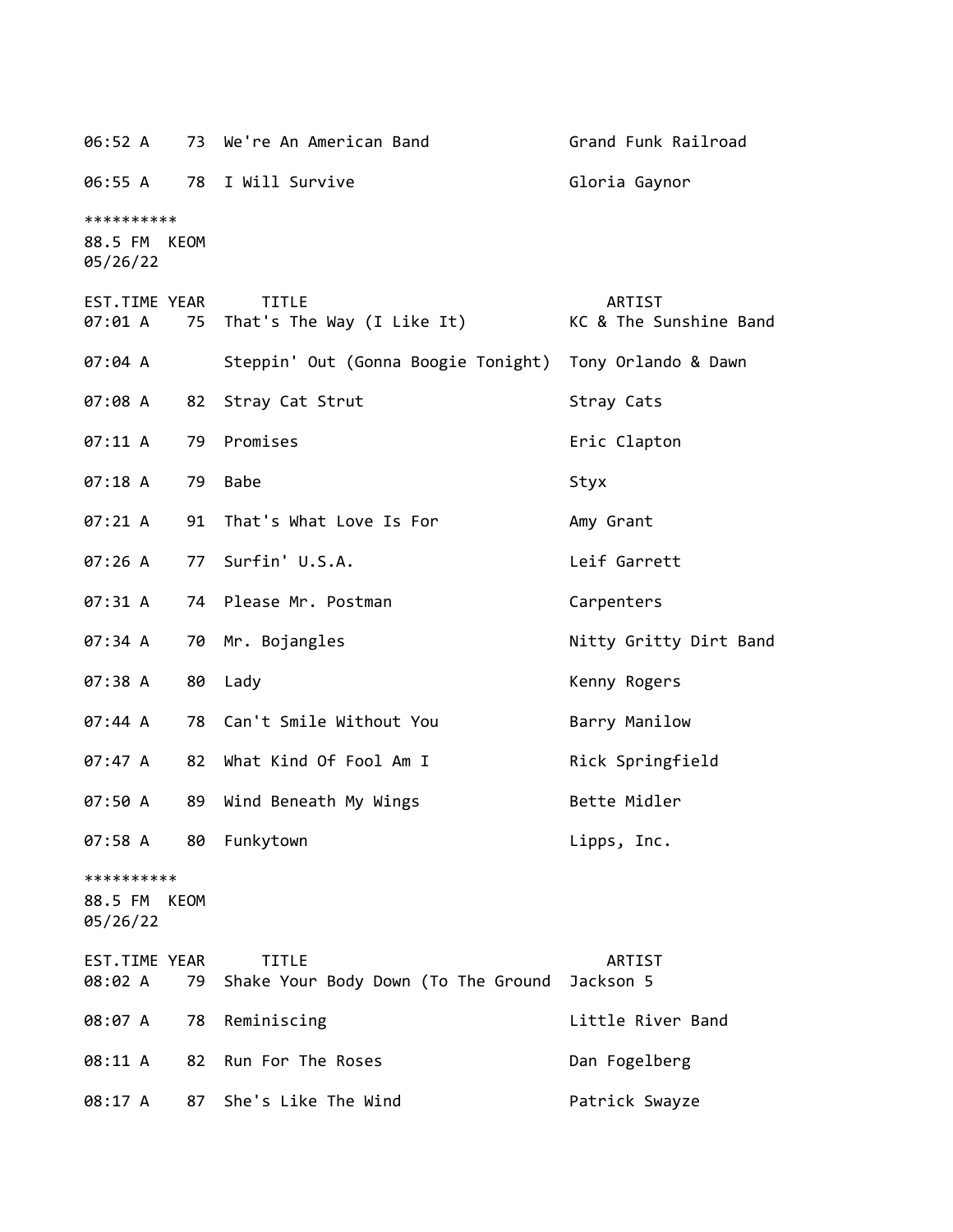| 08:21 A                                |    | Real, Real, Real                                         | Jesus Jones                      |
|----------------------------------------|----|----------------------------------------------------------|----------------------------------|
| 08:26 A                                | 70 | Everything Is Beautiful                                  | Ray Stevens                      |
| 08:30 A                                |    | 72 A Horse With No Name                                  | America                          |
| 08:34 A                                |    | 71 That's The Way I've Always Heard It Carly Simon       |                                  |
| 08:39 A                                | 86 | On My Own                                                | Patti Labelle & Michael McDonald |
| 08:46 A                                |    | If Wishes Came True                                      | Sweet Sensation                  |
| 08:50 A                                |    | 70 Tighter, Tighter                                      | Alive & Kicking                  |
| 08:52 A                                |    | 70 Love Grows (Where My Rosemary Goes) Edison Lighthouse |                                  |
| **********<br>88.5 FM KEOM<br>05/26/22 |    |                                                          |                                  |
| EST.TIME YEAR<br>09:00 A               | 78 | <b>TITLE</b><br>Take A Chance On Me                      | ARTIST<br>ABBA                   |
| 09:04 A                                |    | 76 Welcome Back                                          | John Sebastian                   |
| 09:07 A                                |    | 73 The Way We Were                                       | Barbra Streisand                 |
| 09:10 A                                |    | Walk On Water                                            | Eddie Money                      |
| 09:17 A                                |    | 76 I'll Be Good To You                                   | Brothers Johnson                 |
| 09:20 A                                |    | 75 Times Of Your Life                                    | Paul Anka                        |
| 09:24 A                                |    | On The Wings Of Love                                     | Jeffrey Osborne                  |
| 09:27 A                                |    | (You Drive Me) Crazy                                     | Britney Spears                   |
| 09:32 A                                | 77 | I Just Want To Be Your Everything                        | Andy Gibb                        |
| 09:35 A                                | 75 | Swearin' To God                                          | Frankie Valli                    |
| 09:39 A                                | 89 | Opposites Attract                                        | Paula Abdul                      |
| 09:45 A                                |    | Simple Life                                              | Elton John                       |
| 09:50 A                                | 72 | Mother And Child Reunion                                 | Paul Simon                       |
| 09:53 A                                |    | 71 You've Got A Friend                                   | James Taylor                     |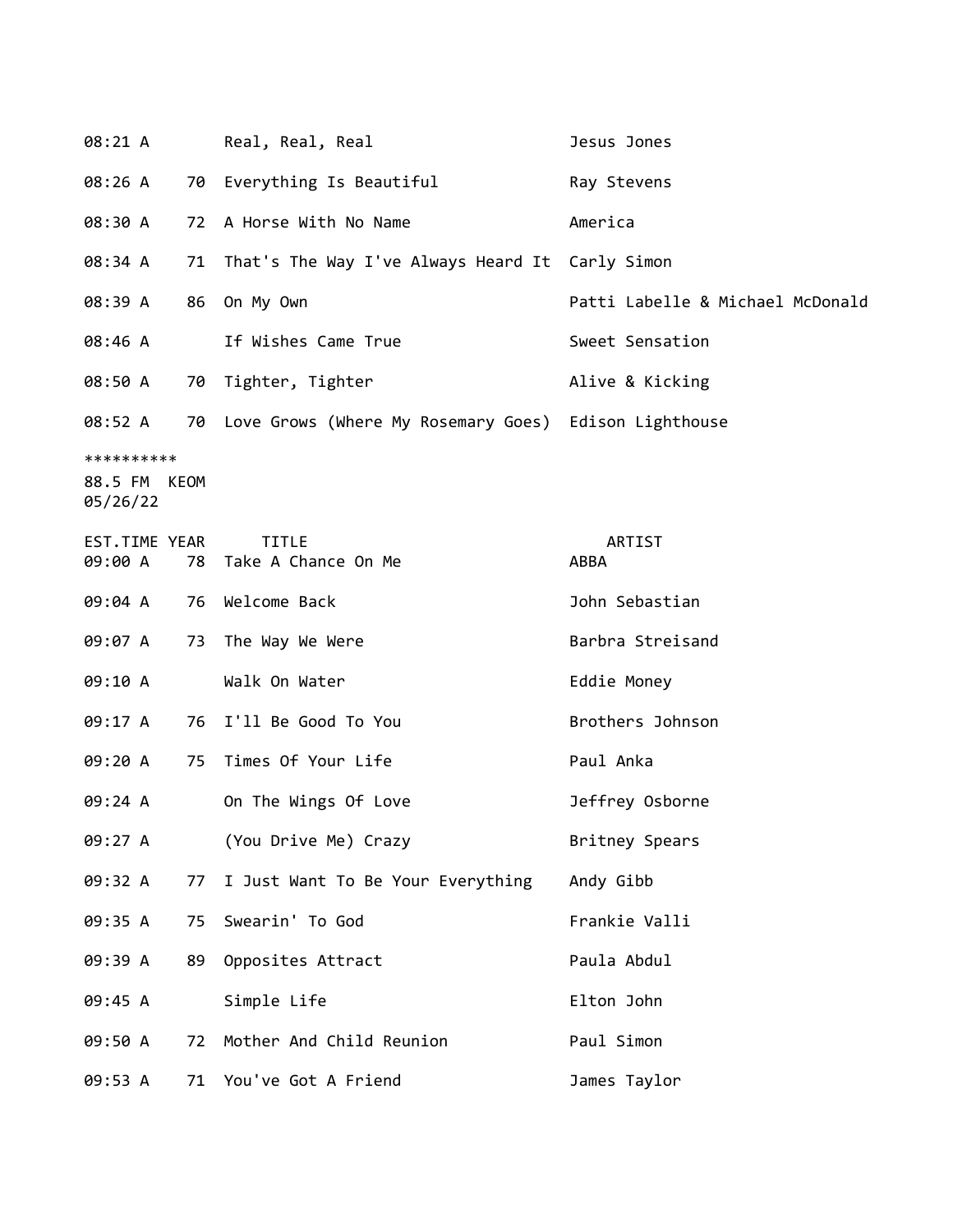| 09:59 A                                | 72   | Saturday In The Park                   | Chicago                      |
|----------------------------------------|------|----------------------------------------|------------------------------|
| **********<br>88.5 FM KEOM<br>05/26/22 |      |                                        |                              |
|                                        |      |                                        |                              |
| EST.TIME YEAR<br>10:02 A               | 78   | <b>TITLE</b><br>September              | ARTIST<br>Earth, Wind & Fire |
| 10:06 A                                |      | Yes I'm Ready                          | Teri DeSario with K.C.       |
| 10:09 A                                | 81   | Say Goodbye To Hollywood               | Billy Joel                   |
| 10:14 A                                | 95   | Runaway                                | Janet Jackson                |
| $10:18$ A                              | 79   | Sara                                   | Fleetwood Mac                |
| 10:22 A                                |      | I.G.Y. (What A Beautiful World)        | Donald Fagen                 |
| 10:27 A                                |      | 74 Life Is A Rock (But The Radio Rolle | Reunion                      |
| 10:31 A                                | 71   | Mr. Big Stuff                          | Jean Knight                  |
| 10:34 A                                |      | Strike It Up                           | Black Box                    |
| 10:37 A                                | 82   | Hurts So Good                          | John Cougar Mellencamp       |
| 10:41 A                                |      | Deeper Than The Night                  | Olivia Newton-John           |
| 10:46 A                                |      | Genie In A Bottle                      | Christina Aguilera           |
| 10:50 A                                | 70   | Domino                                 | Van Morrison                 |
| 10:53 A                                | 75   | I Write The Songs                      | Barry Manilow                |
| 10:58A                                 | 71   | I Feel The Earth Move                  | Carole King                  |
| **********<br>88.5 FM<br>05/26/22      | KEOM |                                        |                              |
| EST.TIME YEAR<br>11:01 A               | 76   | <b>TITLE</b><br>Take It To The Limit   | ARTIST<br>Eagles             |
| 11:05 A                                | 77   | When I Need You                        | Leo Sayer                    |
| 11:09 A                                | 80   | Answering Machine                      | Rupert Holmes                |
| 11:15 A                                | 90   | High Enough                            | D. Yankees                   |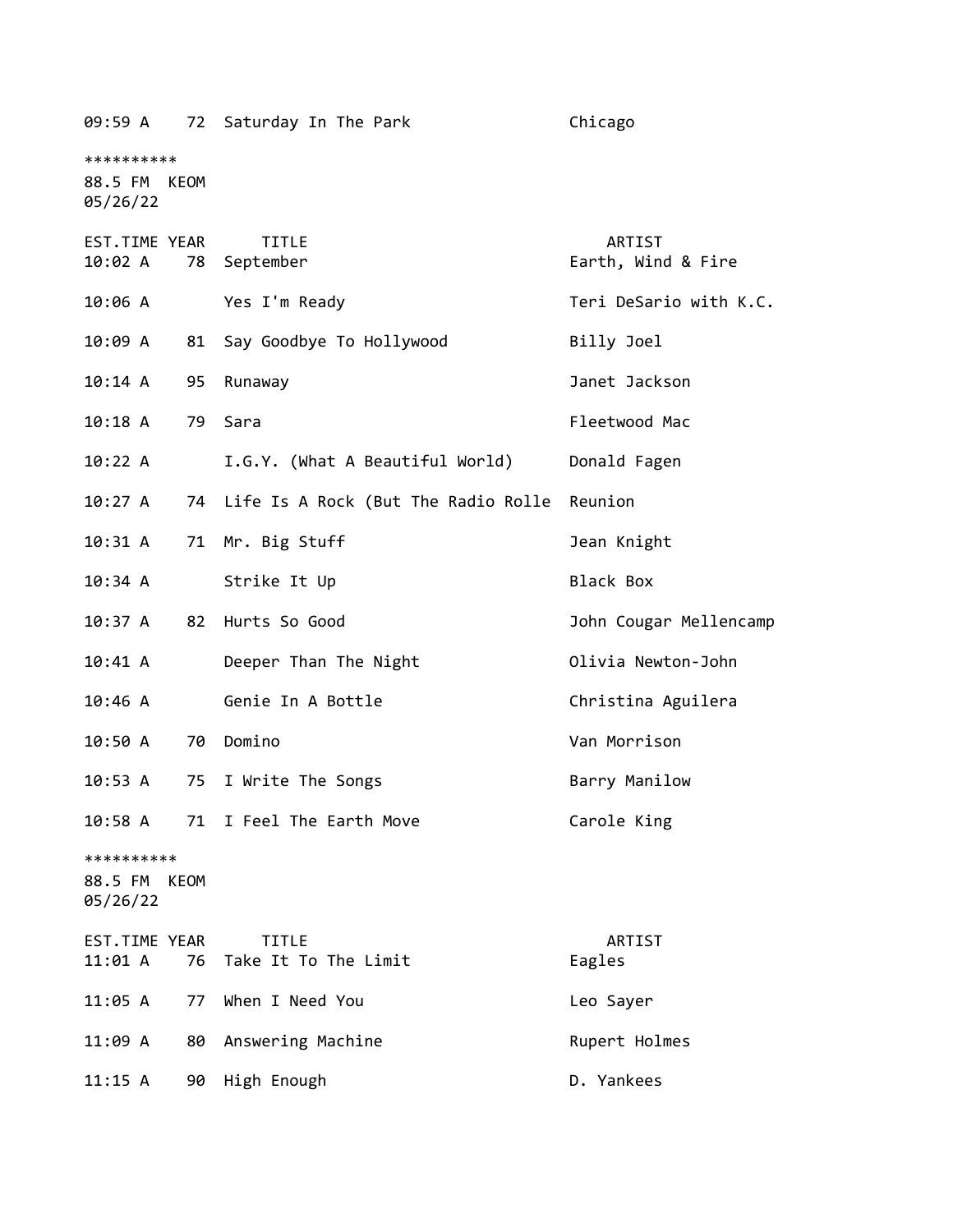| 11:19A                            | 76   | Hot Line                                                               | Sylvers            |
|-----------------------------------|------|------------------------------------------------------------------------|--------------------|
| 11:22 A                           | 82   | I Want Candy                                                           | Bow Wow Wow        |
| 11:25 A                           | 74   | Beach Baby                                                             | First Class        |
| 11:29A                            | 78   | How Much I Feel                                                        | Ambrosia           |
| 11:34 A                           | 92   | I Can't Dance                                                          | Genesis            |
| 11:38 A                           | 85   | That's What Friends Are For                                            | Dionne Warwick     |
| 11:42 A                           | 72   | I Wanna Be Where You Are                                               | Michael Jackson    |
| $11:46$ A                         |      | 93 Dreamlover                                                          | Mariah Carey       |
| 11:50 A                           |      | 74 Never Can Say Goodbye                                               | Gloria Gaynor      |
| $11:53$ A                         |      | Sister Golden Hair                                                     | America            |
| 11:56 A                           |      | 72 I Believe In Music                                                  | Gallery            |
| **********<br>88.5 FM<br>05/26/22 | KEOM |                                                                        |                    |
|                                   |      |                                                                        |                    |
| EST.TIME YEAR<br>12:00 P          |      | <b>TITLE</b><br>74 Until You Come Back To Me (That's W Aretha Franklin | ARTIST             |
| 12:03 P                           | 75   | Walk Away From Love                                                    | David Ruffin       |
| $12:07$ P                         | 72   | Clair                                                                  | Gilbert O'Sullivan |
| 12:10 P                           |      | Step By Step                                                           | Eddie Rabbitt      |
| $12:16$ P                         | 74   | Cat's In The Cradle                                                    | Harry Chapin       |
| 12:20 P                           | 78   | I Love The Nightlife (Disco 'Round) Alicia Bridges                     |                    |
| 12:23 P                           | 82   | It's Raining Again                                                     | Supertramp         |
| $12:27$ P                         |      | I Don't Wanna Fight                                                    | Tina Turner        |
| 12:32 P                           | 74   | Best Thing That Ever Happened To Me Gladys Knight & The Pips           |                    |
| 12:36 P                           | 74   | Lady                                                                   | Styx               |
| 12:39 P                           | 84   | I Just Called To Say I Love You                                        | Stevie Wonder      |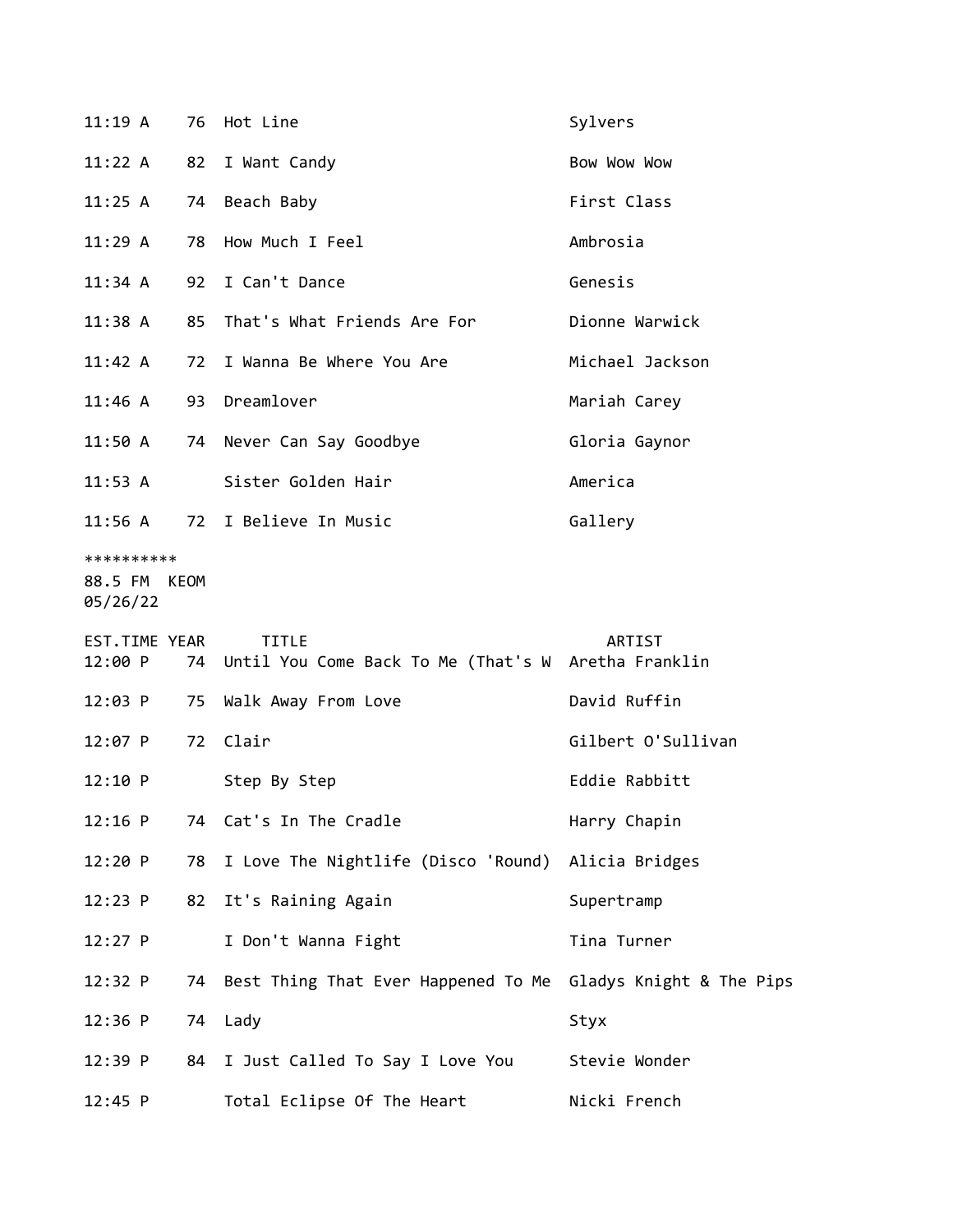12:49 P 77 My Heart Belongs To Me Barbra Streisand 12:53 P 72 Oh Babe, What Would You Say Hurricane Smith 12:56 P 77 Easy Commodores \*\*\*\*\*\*\*\*\*\* 88.5 FM KEOM 05/26/22 EST.TIME YEAR TITLE ARTIST 01:02 P 77 Dazz Brick 01:05 P 84 Dancing In The Dark Bruce Springsteen 01:09 P 77 (Your Love Has Lifted Me) Higher An Rita Coolidge 01:12 P 92 Keep The Faith Bon Jovi 01:21 P 88 Roll With It Steve Winwood 01:25 P 72 Clean Up Woman Betty Wright 01:29 P 88 Kokomo Beach Boys 01:32 P 71 Beginnings (Short Version) Chicago 01:35 P Something About The Way You Look To Elton John 01:39 P Yellow River Christie 01:43 P 72 I Can See Clearly Now **Johnny Nash** 01:46 P 89 Dreamin' Vanessa Williams 01:50 P Last Time I Saw Him Diana Ross 01:52 P 76 Fernando ABBA 01:58 P 74 Then Came You **Spinners & Dionne Warwick** \*\*\*\*\*\*\*\*\*\* 88.5 FM KEOM 05/26/22 EST.TIME YEAR TITLE ARTIST 02:01 P 74 Please Come To Boston Dave Loggins 02:06 P 71 It's Too Late Carole King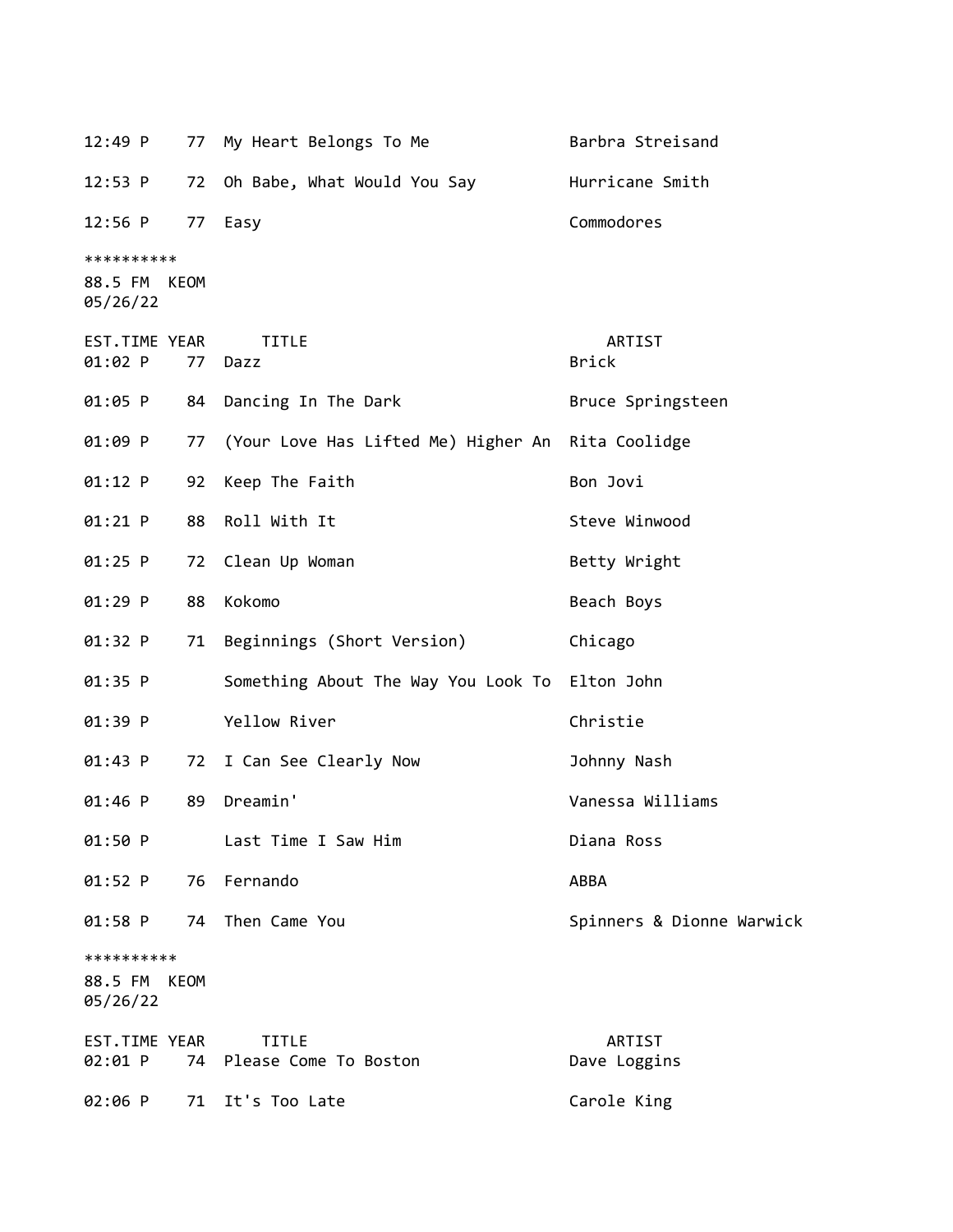| 02:09 P       |    | Automatic                                           | Pointer Sisters        |
|---------------|----|-----------------------------------------------------|------------------------|
| $02:15$ P     |    | 79 Please Don't Go                                  | KC & The Sunshine Band |
| 02:19 P       |    | 77 You Make Lovin' Fun                              | Fleetwood Mac          |
| 02:23 P       | 89 | The Last Worthless Evening                          | Don Henley             |
| 02:27 P       | 91 | Love Is A Wonderful Thing                           | Michael Bolton         |
| 02:32 P       | 71 | Joy To The World                                    | Three Dog Night        |
| 02:35 P       | 76 | Tryin' To Get The Feeling Again                     | Barry Manilow          |
| 02:39 P       |    | There'll Be Sad Songs (To Make You                  | Billy Ocean            |
| 02:45 P       | 96 | Give Me One Reason                                  | Tracy Chapman          |
| 02:49 P       | 77 | The Things We Do For Love                           | <b>10CC</b>            |
| 02:53 P       |    | 79 We Are Family                                    | Sister Sledge          |
| 02:56 P       | 72 | Down By The Lazy River                              | Osmonds                |
| **********    |    |                                                     |                        |
| 88.5 FM KEOM  |    |                                                     |                        |
| 05/26/22      |    |                                                     |                        |
| EST.TIME YEAR |    | <b>TITLE</b>                                        | ARTIST                 |
| 03:00 P       | 79 | What A Fool Believes                                | Doobie Brothers        |
| 03:03 P       | 72 | Sylvia's Mother                                     | Dr. Hook               |
| 03:07 P       | 71 | Smiling Faces Sometimes                             | Undisputed Truth       |
| 03:10 P       | 88 | Another Part Of Me                                  | Michael Jackson        |
| 03:16 P       |    | Don't Speak                                         | No Doubt               |
| 03:20 P       | 78 | I Just Wanna Stop                                   | Gino Vannelli          |
| 03:23 P       | 81 | I Missed Again                                      | Phil Collins           |
| 03:27 P       | 75 | Once You Get Started                                | Rufus                  |
| 03:32 P       | 72 | Hurting Each Other                                  | Carpenters             |
| 03:35 P       |    | Quite Playing Games (With My Heart) Backstreet Boys |                        |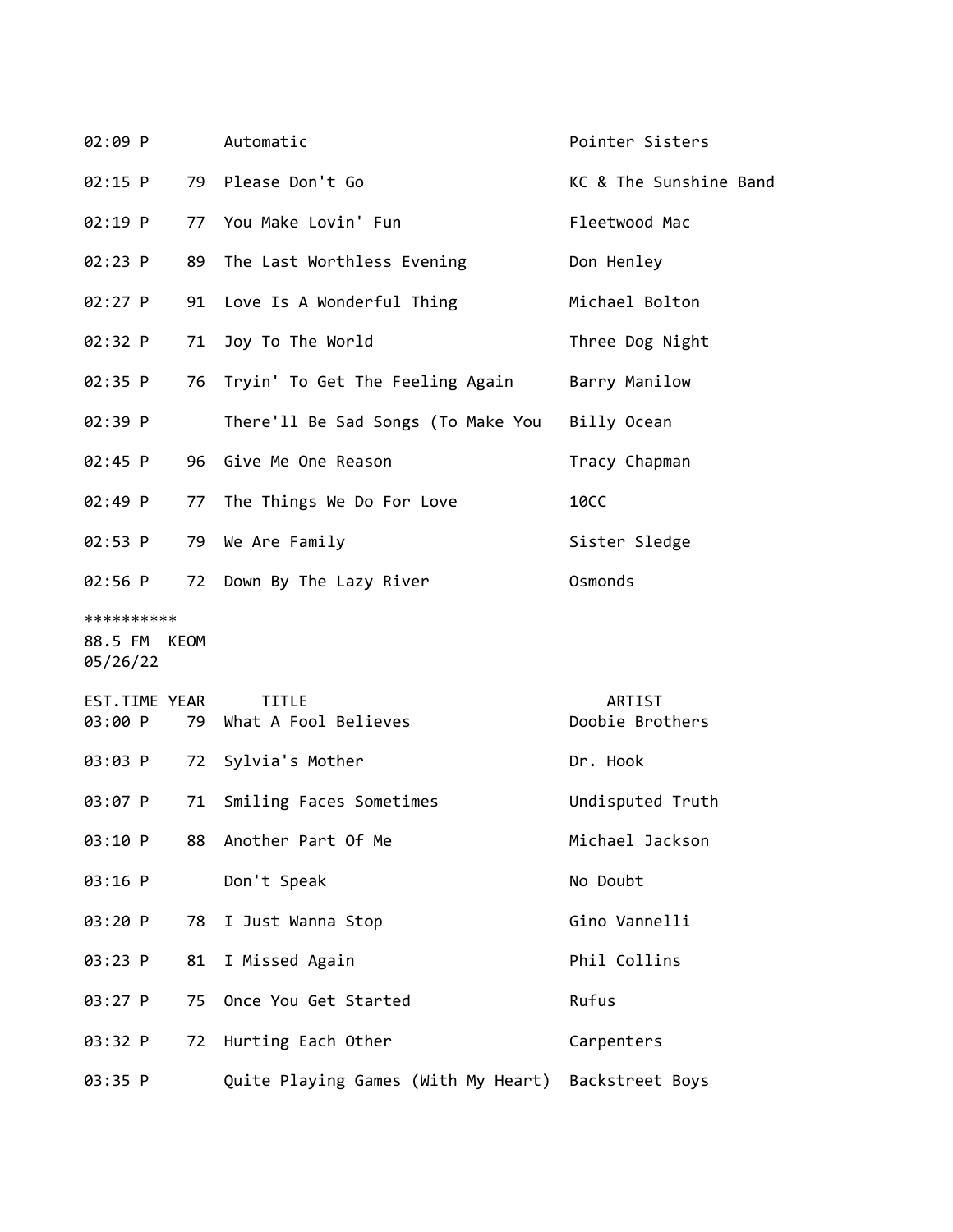| 03:39 P                                |      | 84 Out Of Touch                                      | Hall & Oates                    |
|----------------------------------------|------|------------------------------------------------------|---------------------------------|
| 03:42 P                                |      | 71 Stones                                            | Neil Diamond                    |
| 03:48 P                                |      | I Will Be Here For You                               | Michael W. Smith                |
| 03:51 P                                |      | Another Saturday Night                               | Cat Stevens                     |
| 03:54 P                                |      | 70 Signed, Sealed, Delivered I'm Yours Stevie Wonder |                                 |
| 03:56 P                                | 77   | Gone Too Far                                         | England Dan & John Ford Coley   |
| 03:59 P                                |      | 80 On The Radio                                      | Donna Summer                    |
| **********<br>88.5 FM KEOM<br>05/26/22 |      |                                                      |                                 |
| EST.TIME YEAR<br>04:03 P               |      | <b>TITLE</b><br>Hangin' Tough                        | ARTIST<br>New Kids On The Block |
| 04:08 P                                | 73   | That Lady-Part 1                                     | Isley Brothers                  |
| 04:11 P                                | 81   | The Voice                                            | Moody Blues                     |
| 04:17 P                                | 87   | I Still Haven't Found What I'm Look                  | U <sub>2</sub>                  |
| 04:21 P                                |      | All This Time                                        | Sting                           |
| 04:27 P                                | 78   | Strange Way                                          | Firefall                        |
| 04:34 P                                |      | What's Goin' On                                      | Marvin Gaye                     |
| 04:38 P                                | 90   | Enjoy The Silence                                    | Depeche Mode                    |
| 04:43 P                                | 75   | Rhinestone Cowboy                                    | Glen Campbell                   |
| 04:47 P                                | 79   | Daydream Believer                                    | Anne Murray                     |
| 04:49 P                                |      | Kind & Generous                                      | Natalie Merchant                |
| 04:53 P                                | 73   | Dueling Banjos                                       | Eric Weisberg & Steve Mandell   |
| **********<br>88.5 FM<br>05/26/22      | KEOM |                                                      |                                 |
| EST.TIME YEAR<br>05:00 P               | 75   | <b>TITLE</b><br>Changes                              | ARTIST<br>David Bowie           |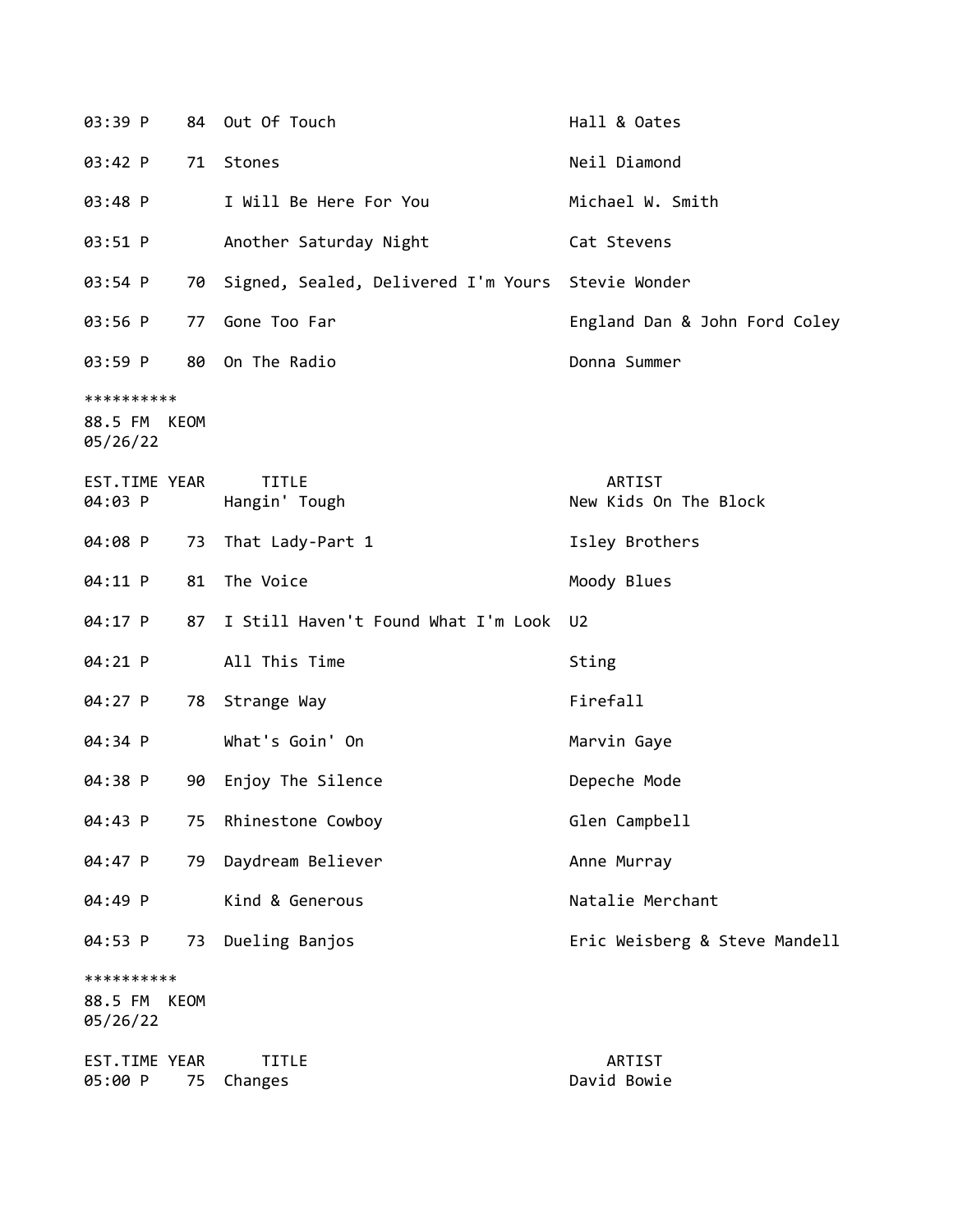| 05:03 P                                | 90 | I Go To Extremes                    | Billy Joel                              |
|----------------------------------------|----|-------------------------------------|-----------------------------------------|
| 05:08 P                                | 75 | Rainy Day People                    | Gordon Lightfoot                        |
| 05:11 P                                | 84 | Penny Lover                         | Lionel Richie                           |
| 05:17 P                                |    | The Best                            | Tina Turner                             |
| 05:21 P                                |    | Nightingale                         | Carole King                             |
| 05:26 P                                | 77 | Cold As Ice                         | Foreigner                               |
| 05:30 P                                | 77 | Baby What A Big Surprise            | Chicago                                 |
| 05:33 P                                | 79 | Take The Long Way Home              | Supertramp                              |
| 05:37 P                                | 86 | You Got It All                      | <b>Jets</b>                             |
| 05:41 P                                | 79 | Working My Way Back To You-Forgive  | Spinners                                |
| 05:48 P                                | 70 | Get Ready                           | Rare Earth                              |
| 05:51 P                                | 72 | Use Me                              | Bill Withers                            |
| 05:59 P                                |    | You Get What You Give               | New Radicals                            |
| **********<br>88.5 FM KEOM<br>05/26/22 |    |                                     |                                         |
| EST.TIME YEAR<br>06:02 P               | 77 | <b>TITLE</b><br>Keep It Comin' Love | <b>ARTIST</b><br>KC & The Sunshine Band |
| 06:06 P                                | 85 | Small Town                          | John Cougar Mellencamp                  |
| 06:11 P                                | 80 | He's So Shy                         | Pointer Sisters                         |
| 06:17 P                                | 78 | This Time I'm In It For Love        | Player                                  |
| 06:21 P                                | 77 | Jungle Love                         | Steve Miller Band                       |
| 06:25 P                                |    | My Father's Eyes                    | Eric Clapton                            |
| 06:32 P                                |    | Smokey Mountain Rain                | Ronnie Milsap                           |
| 06:36 P                                | 72 | Ventura Highway                     | America                                 |
| 06:40 P                                | 93 | Can't Help Falling In Love          | <b>UB40</b>                             |
| 06:46 P                                | 73 | Will It Go 'Round In Circles        | Billy Preston                           |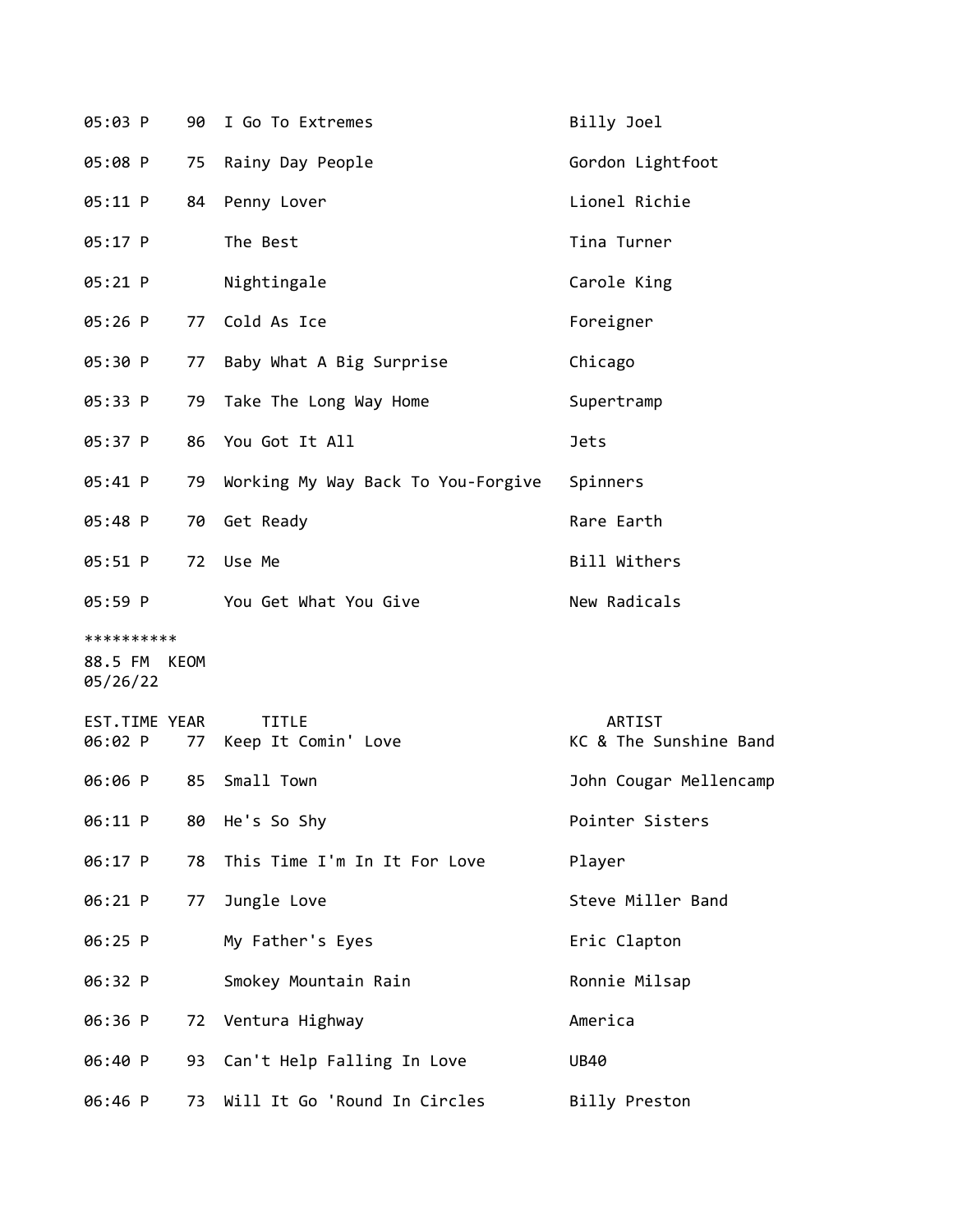06:49 P 82 867-5309 JENNY Tommy Tutone

06:53 P 77 We Will Rock You Queen

\*\*\*\*\*\*\*\*\*\*

88.5 FM KEOM 05/26/22

| EST.TIME YEAR<br>07:00 P               | 70 | <b>TITLE</b><br>Bridge Over Troubled Water | ARTIST<br>Simon & Garfunkel |
|----------------------------------------|----|--------------------------------------------|-----------------------------|
| 07:05 P                                | 87 | Little Lies                                | Fleetwood Mac               |
| 07:08 P                                | 72 | You Ought To Be With Me                    | Al Green                    |
| 07:11 P                                | 98 | It's All Been Done Before                  | Barenaked Ladies            |
| $07:16$ P                              | 85 | Don't You (Forget About Me)                | Simple Minds                |
| 07:20 P                                | 74 | Hollywood Swinging                         | Kool & The Gang             |
| 07:23 P                                |    | The Night Chicago Died                     | Paper Lace                  |
| 07:27 P                                |    | Pameal                                     | Toto                        |
| $07:31$ P                              | 88 | Where Do Broken Hearts Go                  | Whitney Houston             |
| 07:36 P                                | 73 | Diamond Girl                               | Seals & Crofts              |
| 07:39 P                                | 99 | <b>Breathe</b>                             | Faith Hill                  |
| 07:44 P                                | 79 | Love You Inside Out                        | Bee Gees                    |
| 07:48 P                                | 81 | Who's Crying Now                           | Journey                     |
| 07:53 P                                | 76 | Muskrat Love                               | Captain & Tennille          |
| 07:56 P                                | 76 | That'll Be The Day                         | Linda Ronstadt              |
| **********<br>88.5 FM KEOM<br>05/26/22 |    |                                            |                             |
| EST.TIME YEAR<br>08:00 P               | 75 | TITLE<br>All By Myself                     | ARTIST<br>Eric Carmen       |
| 08:04 P                                | 74 | I'm Leaving It All Up To You               | Donny & Marie Osmond        |

08:07 P 75 Love Rollercoaster C 0hio Players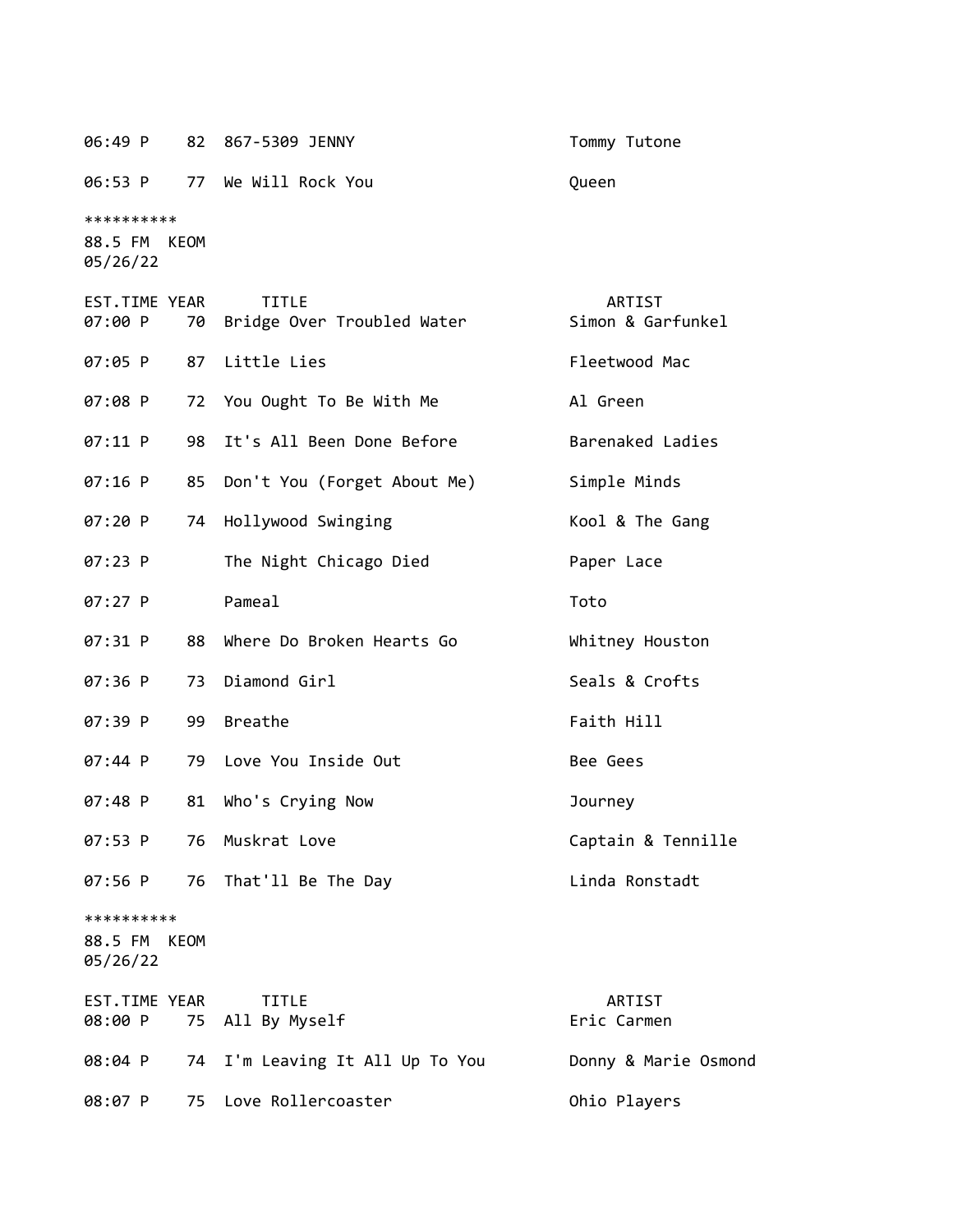| 08:10 P                  |    | 83 Love Is A Battlefield               | Pat Benatar                  |
|--------------------------|----|----------------------------------------|------------------------------|
| 08:15 P                  |    | 73 Last Song                           | Edward Bear                  |
| 08:18 P                  | 70 | 25 Or 6 To 4                           | Chicago                      |
| 08:21 P                  |    | My Girl                                | Donnie Iris                  |
| 08:25 P                  |    | Streets Of Philadelphia                | Bruce Springsteen            |
| 08:29 P                  |    | Love On A Two-Way Street               | Moments                      |
| 08:32 P                  |    | 73 Daniel                              | Elton John                   |
| 08:36 P<br>Machine       |    | 88 Anything For You                    | Gloria Estefan & Miami Sound |
| 08:40 P                  | 76 | Junk Food Junkie                       | Larry Groce                  |
| 08:44 P                  |    | Stay (I Missed You)                    | Lisa Loeb & Nine Stories     |
| 08:47 P                  | 78 | Shame                                  | Evelyn "Champagne" King      |
| 08:50 P                  |    | 72 I'll Be Around                      | Spinners                     |
| 08:53 P                  |    | 73 Rockin' Pneumonia And The Boogie Wo | Johnny Rivers                |
| 08:58 P                  |    | Cover Girl                             | New Kids On The Block        |
| **********               |    |                                        |                              |
| 88.5 FM KEOM<br>05/26/22 |    |                                        |                              |
| EST.TIME YEAR            |    | <b>TITLE</b>                           | ARTIST                       |
| 09:01 P                  | 76 | Lowdown                                | Boz Scaggs                   |
| 09:04 P                  |    | 77 Nobody Does It Better               | Carly Simon                  |
| 09:07 P                  | 83 | Tender Is The Night                    | Jackson Browne               |
| 09:12 P                  |    | Love's Been A Little Bit Hard On Me    | Juice Newton                 |
| 09:16 P                  | 86 | These Dreams                           | Heart                        |
| 09:20 P                  |    | Sending All My Love                    | Linear                       |
| 09:23 P                  | 74 | Rock The Boat                          | Hues Corporation             |
| 09:26 P                  |    | Getting Closer                         | Wings                        |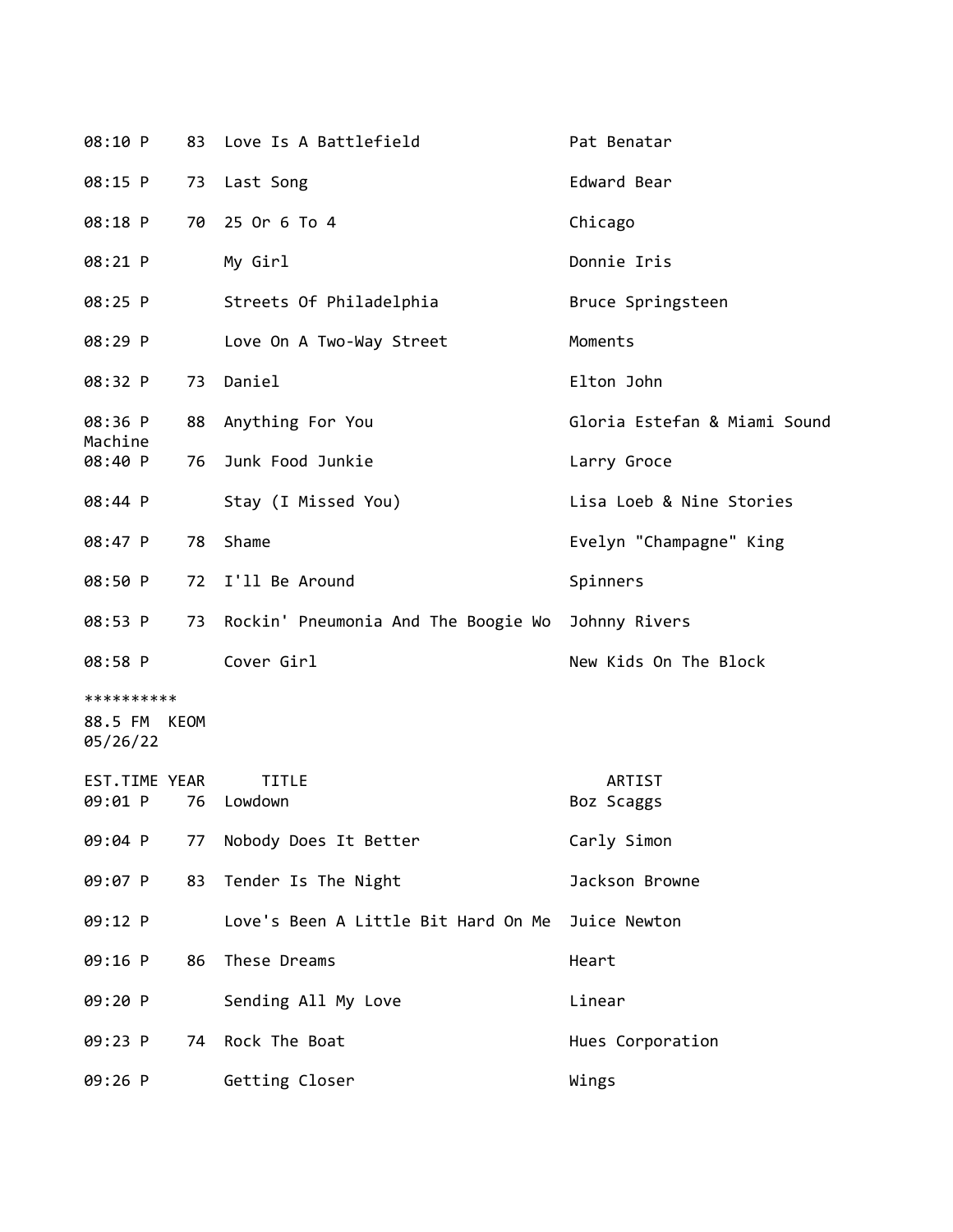| 09:32 P                                |    | 77 My Life                                         | Billy Joel                    |
|----------------------------------------|----|----------------------------------------------------|-------------------------------|
| 09:35 P                                |    | 76 Nights Are Forever Without You                  | England Dan & John Ford Coley |
| 09:38 P                                | 81 | The One That You Love                              | Air Supply                    |
| 09:42 P                                | 82 | That Girl                                          | Stevie Wonder                 |
| 09:49 P                                |    | Breathe Again                                      | Toni Braxton                  |
| 09:53 P                                |    | 74 Tin Man                                         | America                       |
| 09:56 P                                |    | 77 Southern Nights                                 | Glen Campbell                 |
| **********<br>88.5 FM KEOM<br>05/26/22 |    |                                                    |                               |
| EST.TIME YEAR<br>10:00 P               | 72 | <b>TITLE</b><br>Long Cool Woman (In A Black Dress) | ARTIST<br>Hollies             |
| $10:04$ P                              | 72 | Daddy's Home                                       | Jermaine Jackson              |
| 10:06 P                                |    | 75 Before The Next Teardrop Falls                  | Freddy Fender                 |
| 10:09 P                                |    | I Could Never Miss You (More Than I Lulu           |                               |
| 10:12 P                                |    | Talk To Me                                         | Stevie Nicks                  |
| $10:17$ P                              |    | 94 Secret                                          | Madonna                       |
| 10:21 P                                |    | 73 Call Me (Come Back Home)                        | Al Green                      |
| $10:24$ P                              | 84 | Dance Hall Days                                    | Wang Chung                    |
| 10:29 P                                |    | 75 (Hey Won't You Play) Another Somebo B.J. Thomas |                               |
| 10:32 P                                |    | 91 Here I Am (Come And Take Me)                    | <b>UB40</b>                   |
| 10:36 P                                |    | Hold On To The Nights                              | Richard Marx                  |
| 10:40 P                                |    | Disco Duck                                         | Rick Dees                     |
| 10:44 P                                |    | Wonder                                             | Natalie Merchant              |
| 10:48 P                                | 75 | Long Tall Glasses (I Can Dance)                    | Leo Sayer                     |
| 10:51 P                                | 71 | Lonely Days                                        | Bee Gees                      |
| $10:55$ P                              | 72 | Softly Whispering I Love You                       | English Congregation          |